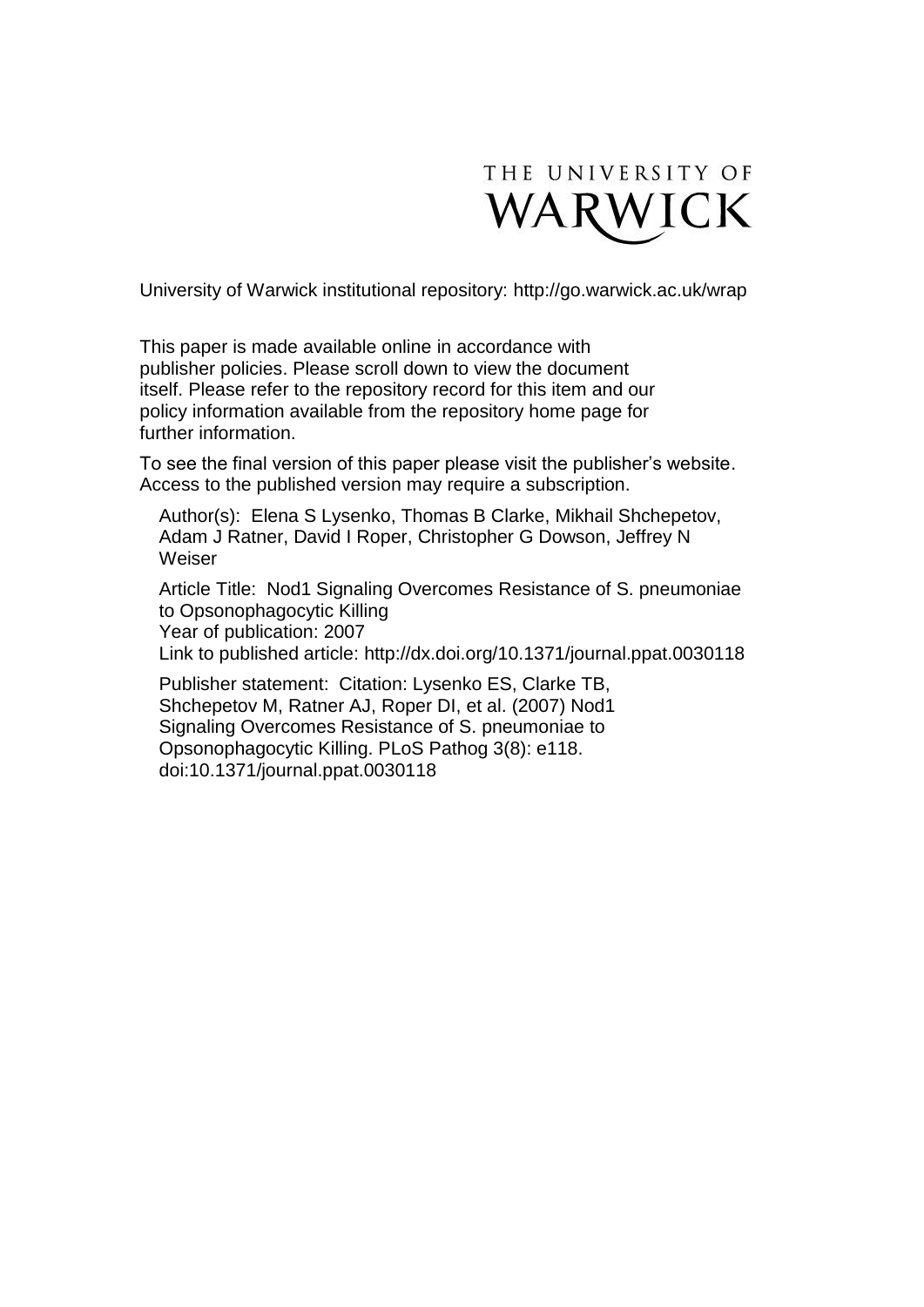# Nod1 Signaling Overcomes Resistance of S. pneumoniae to Opsonophagocytic Killing

Elena S. Lysenko<sup>1,2</sup>, Thomas B. Clarke<sup>3</sup>, Mikhail Shchepetov<sup>1,2</sup>, Adam J. Ratner<sup>1¤</sup>, David I. Roper<sup>3</sup>, Christopher G. Dowson<sup>3</sup>, Jeffrey N. Weiser<sup>1,2\*</sup>

1 Department of Microbiology, University of Pennsylvania School of Medicine, Philadelphia, Pennsylvania, United States of America, 2 Department of Pediatrics, University of Pennsylvania School of Medicine, Philadelphia, Pennsylvania, United States of America, 3 Department of Biological Sciences, University of Warwick, Coventry, United Kingdom

Airway infection by the Gram-positive pathogen Streptococcus pneumoniae (Sp) leads to recruitment of neutrophils but limited bacterial killing by these cells. Co-colonization by Sp and a Gram-negative species, Haemophilus influenzae (Hi), provides sufficient stimulus to induce neutrophil and complement-mediated clearance of Sp from the mucosal surface in a murine model. Products from Hi, but not Sp, also promote killing of Sp by ex vivo neutrophil-enriched peritoneal exudate cells. Here we identify the stimulus from Hi as its peptidoglycan. Enhancement of opsonophagocytic killing was facilitated by signaling through nucleotide-binding oligomerization domain-1 (Nod1), which is involved in recognition of  $\gamma$ -D-glutamyl-meso-diaminopimelic acid (meso-DAP) contained in cell walls of Hi but not Sp. Neutrophils from mice treated with Hi or compounds containing meso-DAP, including synthetic peptidoglycan fragments, showed increased *Sp* killing in a Nod1-dependent manner. Moreover, Nod1<sup>-/-</sup> mice showed reduced Hi-induced clearance of *Sp* during co-colonization. These observations offer insight into mechanisms of microbial competition and demonstrate the importance of Nod1 in neutrophil-mediated clearance of bacteria in vivo.

Citation: Lysenko ES, Clarke TB, Shchepetov M, Ratner AJ, Roper DI, et al. (2007) Nod1 signaling overcomes resistance of S. pneumoniae to opsonophagocytic killing. PLoS Pathog 3(8): e118. doi:10.1371/journal.ppat.0030118

#### Introduction

Successful pathogens have mechanisms both to avoid triggering inflammatory responses and/or to evade the inflammatory response they induce in their host. In the case of the Gram-positive Streptococcus pneumoniae (Sp), a major pathogen of the human respiratory tract, infection involving normally sterile parts of the airway is characterized by acute inflammation with a marked and brisk recruitment of neutrophils [1]. This neutrophil influx, however, is often insufficient to clear the infection until type-specific antibody promotes opsonophagocytic killing. Before such antibody is generated, pneumococci are relatively resistant to neutrophil-mediated killing even when opsonized by complement [2]. The inability of phagocytes to eliminate pneumococci in this period may account for the rapid and often overwhelming progression of pneumococcal pneumonia, a disease responsible for more than a million deaths a year [3]. In fact, in experimental acute pneumonia, neutrophils enhance the likelihood of death without impacting bacterial clearance [4]. Likewise, in a murine model of carriage, intranasal inoculation of Sp induces recruitment of neutrophils into the nasal spaces, yet systemic depletion of neutrophils has little effect on the density of colonizing bacteria [5,6]. In contrast, when co-colonized with the Gram-negative respiratory tract bacteria Haemophilus influenzae (Hi), the neutrophil influx is sufficient to rapidly clear  $Sp$  from the mucosal surface [6]. Clearance during co-colonization is not seen if either neutrophils or complement are systemically depleted, indicating that killing occurs through neutrophil-mediated phagocytosis of Sp opsonized by complement. These in vivo observations demonstrate that one microbe can co-opt the innate immune response of the host to prevail over a competitor that resides within a similar niche. Enhanced

killing of  $S_p$  can be modeled *ex vivo* using neutrophils derived from peritoneal exudates cells (PECs) treated in vivo with Hi or its products. Thus, components of  $Hi$  are sufficient to stimulate neutrophil activity that overcomes the resistance of complement-opsonized  $S_p$  to phagocytic killing.

The focus of this study is to define the mechanism leading to effective neutrophil-mediated killing of  $Sp$  that occurs in the absence of specific antibody. We observed that peptidoglycan fragments from  $Hi$  are sufficient to promote neutrophil-mediated phagocytosis of opsonized Sp. Pathways for the recognition of and response to peptidoglycan fragments leading to NF-KB-dependent transcriptional activation and pro-inflammatory responses have been partially characterized [7]. Peptidoglycan fragments containing the minimal structure γ-D-glutamyl-meso-diaminopimelic acid (meso-DAP) found in Gram-negative bacteria, including  $Hi$ , act through a cytoplasmic signaling molecule, nucleotide-binding oligomerization domain-1 (Nod1) [8–10]. In the peptidoglycan of most Gram-positive bacteria, including Sp, meso-DAP is

Editor: Michael R. Wessels, Children's Hospital Boston, United States of America

Received April 17, 2007; Accepted July 2, 2007; Published August 24, 2007

Copyright: © 2007 Lysenko et al. This is an open-access article distributed under the terms of the Creative Commons Attribution License, which permits unrestricted use, distribution, and reproduction in any medium, provided the original author and source are credited.

Abbreviations: CR3, complement receptor 3; DPI, dibenziodolium chloride; Hi, Haemophilus influenzae; HKHi, heat-killed Haemophilus influenzae; i.p., intraperitoneal; LPS, lipopolysaccharide; MDP, muramyl dipeptide; meso-DAP,  $\gamma$ -Dglutamyl-meso-diaminopimelic acid; Nod1, nucleotide-binding oligomerization domain-1; PEC, peritoneal exudates cell; Sp, Streptococcus pneumoniae

\* To whom correspondence should be addressed. E-mail: weiser@mail.med.upenn. edu

¤ Current address: Departments of Pediatrics and Microbiology, Columbia University, New York, New York, United States of America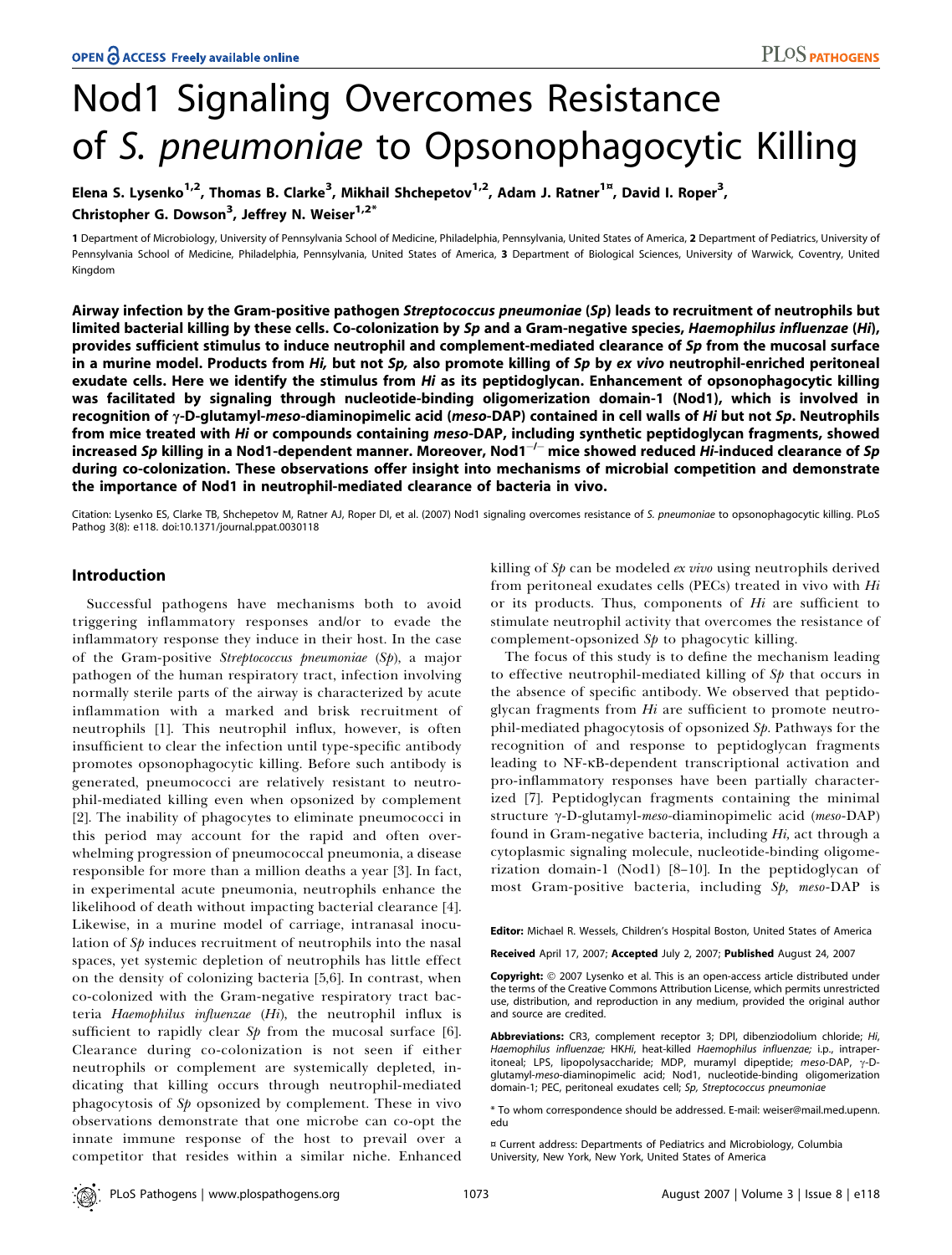#### Author Summary

Pathogens are generally studied in the laboratory one species at a time. Most exist, however, in complex environments where they must adapt not only to their host but also to other members of the microbial flora. Using a mouse model of co-colonization, we have shown that one bacterial species (Haemophilus influenzae) can take advantage of the innate immune response of its host to outcompete and eliminate another species (Streptococcus pneumoniae) that resides in the same microenvironment of the upper respiratory tract. The molecular mechanism for this effect involves recognition of a cell wall fragment found on H. influenzae, but not on S. pneumoniae. The response to this immunostimulatory fragment requires Nod1, a host molecule that transmits inflammatory signals in response to specific peptides of the bacterial cell wall. This Nod1-mediated inflammatory stimulation triggers an increase in the ability of a type of white blood cell (neutrophil) to engulf and then kill S. pneumoniae, effectively removing it from its niche on the mucosal surface of the host airway. Our study, therefore, provides a demonstration of the importance of Nod1 in neutrophil-mediated clearance of bacterial infection. In addition, we have described a mechanism for interspecies competition between microbes that occurs through selective stimulation of host innate immune responses.

replaced by lysine, a structural difference of a single carboxyl group that is sufficient to prevent effective signaling involving Nod1 [11]. In addition, another peptidoglycan fragment, muramyl dipeptide (MDP), common among most Gram-negative and Gram-positive bacteria, is the minimal structure needed for responses involving a separate cytoplasmic immune signaling molecule, Nod2 [12]. Our findings provide a demonstration of the contribution of Nod1 mediated signaling to the anti-bacterial activity of neutrophils and their ability to clear mucosal infection.

#### Results

#### Killing of Sp Occurs via Opsonophagocytosis

The increased ability of  $ex$  vivo PECs to kill  $Sp$  when elicited following intraperitoneal (i.p.) administration of heat-killed  $Hi$  (HK $Hi$ ) allowed us to examine the mechanism whereby one species stimulates the killing of another. When HKHistimulated PECs were divided by density gradient centrifugation into mononuclear cell– and neutrophil-containing fractions, only the neutrophil-enriched fraction demonstrated killing of  $Sp$  (unpublished data). This result correlated with the absence of killing by HKHi-stimulated PECs when elicited from mice depleted of neutrophils by prior treatment with RB6-8C5, an antibody to murine Ly6.G [6,13]. Addition of HKHi correlated with increased neutrophil activation as confirmed by increased expression of the marker Mac-1(complement receptor 3 [CR3], CD11b/CD18) in cells coexpressing Ly6.G [6]. Moreover, increased killing of Sp following administration of HKHi was observed with neutrophil-enriched PECs derived from parental but not congenic Mac- $1^{-/-}$  mice (Figure 1). This finding pointed to the requirement of complement-mediated opsonization for neutrophil recognition. When heat-inactivated serum or serum from  $C3^{-\frac{1}{r}}$  mice was used as a complement source, no killing by HKHi-stimulated neutrophil enriched PECs was seen, confirming the requirement of active complement. Although C3 may be activated by either classical or alternative pathways, killing in the presence of serum from scid mice lacking antibody made it less likely that complement was being activated by the classical pathway [6]. The requirement for the alternative pathway was confirmed by showing a lack of Sp killing when serum from factor B–deficient mice was used as a complement source (Figure 1). Thus, results using PECs indicated that products of Hi stimulate neutrophil-mediated phagocytic killing of  $Sp$  opsonized primarily by activation of the alternative pathway of complement.

### Enhancement of Opsonophagocytic Killing Is Independent of TLR2, TLR4, and rPAF

Products of Hi have previously been shown to signal proinflammatory responses through toll-like receptor (TLR) 2 and TLR4, through recognition of its lipopolysaccharide (LPS) and lipoproteins, respectively [14,15]. In addition, platelet-activating factor receptor (rPAF)-mediated signaling has been described for those Hi phase variants expressing the cell surface ligand phosphorylcholine [16]. Opsonophagocytic killing was assessed in neutrophil-enriched PECs derived from TLR2<sup>-/-</sup> mice. These showed increased killing in response to HKHi and were as active as cells derived from the TLR2-expressing mouse strain (Figure 2). Opsonophagocytic killing was also compared in neutrophil-enriched PECs derived from CH3/OuJ and C3H/HeJ mice, which express functional and non-functional TLR4, respectively. TLR4 did not contribute to  $Sp$  killing in response to HKHi stimulation. Moreover, HKHi derived from isogenic mutants expressing or not expressing phosphorylcholine stimulated similar levels of  $Sp$  killing by neutrophil-enriched PECs (unpublished data) [17]. Together, these results showed that the enhancement of opsonophagocytic killing occurs independently of nonredundant signaling involving known cell surface pattern recognition receptors for Hi, including TLR2, TLR4, and rPAF.

# Enhancement of Opsonophagocytic Killing through Recognition of Peptidoglycan

This unexpected finding led us to characterize the signal from Hi that enhances the opsonophagocytic killing of Sp. Neither lysis of HKHi by sonication, nor prior treatment with proteinase K, diminished stimulation of killing by neutrophilenriched PECs, which indicates the involvement of a nonproteinaceous bacterial product. However, there was no stimulation of neutrophil-enriched PECs by purified LPS (in doses up to 50 µg/animal) extracted from Hi or Escherichia coli (Figure 3). These findings were also consistent with a signaling pathway other than recognition of Hi components by TLR2, TLR4, or rPAF.

In contrast, purified Hi peptidoglycan at a dose as low as 1  $\mu$ g/animal was sufficient to stimulate increased killing of S $p$  by neutrophil-enriched PECs (activity equivalent to  $10<sup>7</sup>$  HKHi). Purified peptidoglycan from Sp (or Staphylococcus aureus) was less active even when administered at a 10-fold higher dose (Figure 3 and unpublished data). The greater potency of  $Hi$ peptidoglycan correlated with the stimulation of killing by HKHi but not HKSp [6]. This observation indicated that structural differences between cell wall fragments of these species may be an important determinant of their peptidoglycan-mediated signaling. To confirm this hypothesis, FK-156, a synthetic muropeptide containing meso-DAP, was tested and showed a level of stimulatory activity equivalent to purified Hi peptidoglycan when administered at an equiv-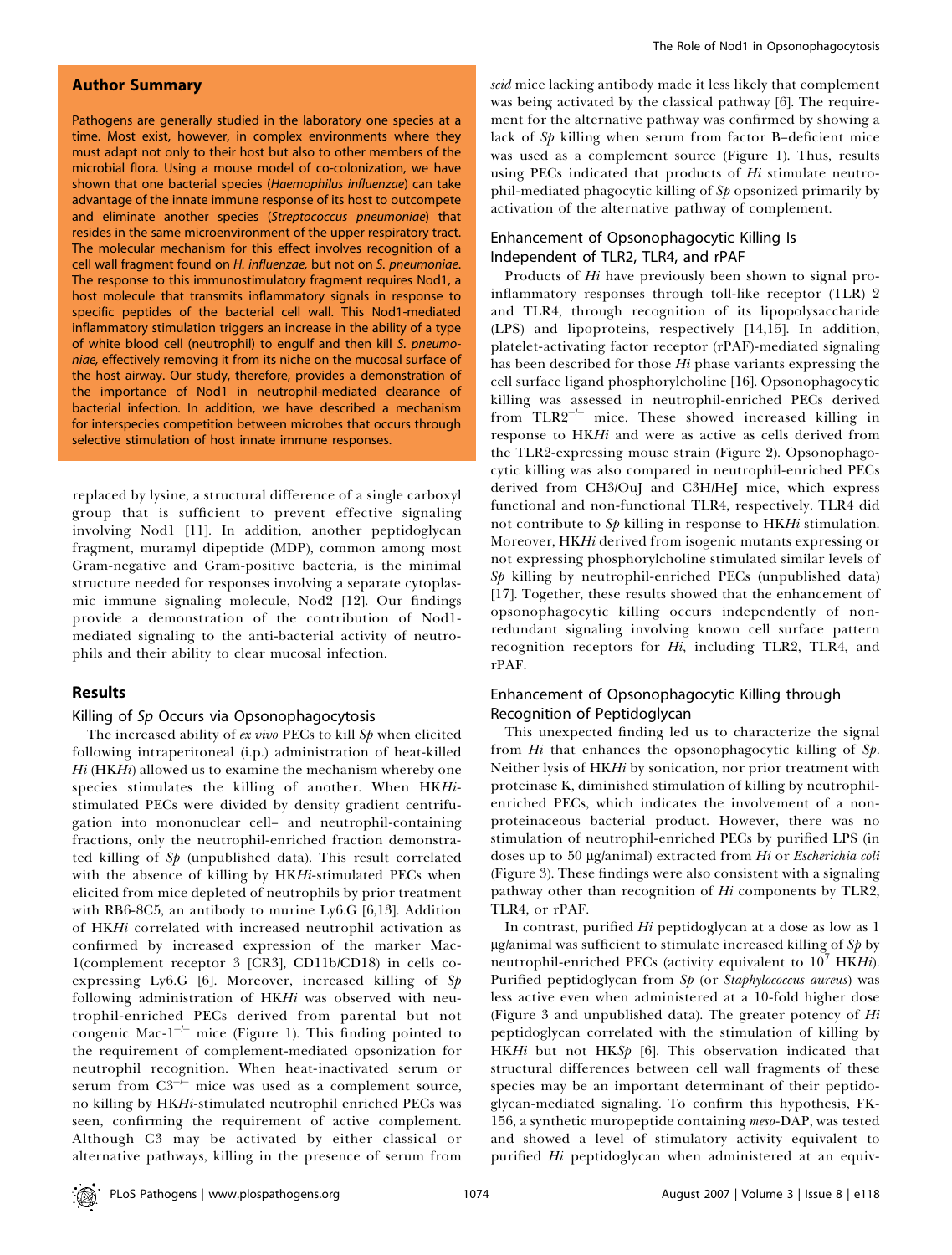

Figure 1. Hi-Enhanced Killing of Sp Requires Opsonization Involving the Alternative Pathway of Complement and Recognition by Mac-1 (CD11b/ CD18)

Neutrophil-enriched PECs were obtained from mice following i.p. administration of heat-inactivated whole Hi636 in casein. The effect of HKHi on the ability of neutrophil-enriched PECs to kill Sp1121 is shown relative to controls where neutrophil-enriched PECs were elicited by casein administration alone. Survival of Sp1121 was assessed over a 45 min incubation with complement in serum from wild-type mice (WT), C3 deficient mice  $(C3^{-/-})$ , or factor B-deficient mice (fB- $($ ) as indicated. Neutrophil-enriched PECs were obtained from Mac1<sup>-/-</sup> (grey bar) or control C57Bl/6 (black bars) mice. No stimulation of killing was observed in controls using heat-inactivated complement or cells from animals pretreated with monoclonal antibody RB6-8C5 to deplete neutrophils. Values represent  $\geq$  three independent determinations in duplicate  $\pm$ SD.  $p < 0$ . 01 compared to other conditions.

doi:10.1371/journal.ppat.0030118.g001

alent concentration. Experiments with FK-156 also demonstrated that Hi peptidoglycan could provide a sufficient stimulus to neutrophil-enriched PECs that accounts for their enhanced killing of  $Sp$  and makes it unlikely that a contaminant in the peptidoglycan preparation could explain our findings. In contrast, MDP at the equivalent concentration was a relatively poor stimulus.

# Requirement for Nod1 in Enhancement of

Opsonophagocytic Killing and Interspecies Competition

The potency of Hi peptidoglycan, as well as that of FK-156, suggested that stimulation of opsonophagocytic killing involved recognition of Hi components by Nod1. In order to examine this possibility, neutrophil-enriched PECs from Nod $1^{-/-}$  mice were analyzed for their response to HKHi and FK-156. As predicted, administration of FK-156 (10 µg/ animal) stimulated  $Sp$  killing by cells in parental, but not in Nod $1^{-/-}$  mice (Figure 4A). Neutrophil-enriched PECs from Nod $1^{-/-}$  mice also showed a diminished response to HKHi, demonstrating that Nod1 accounts for a significant proportion of the signaling generated by innate recognition of this organism.

To further confirm this observation, a meso-DAP-containing peptide, murNAcTRI<sub>DAP</sub>, was synthesized using the Mur enzymes of Gram-negative bacteria [18]. As predicted, its ability to stimulate  $S_p$  killing by neutrophil-enriched PECs was equivalent to that of FK-156 and dependent on Nod1 (Figure 4A). In contrast, a synthetic form of the correspond-



Figure 2. Hi-Enhanced Opsonophagocytic Killing of Sp Requires Nod1 Neutrophil-enriched PECs were obtained from C57Bl/6 mice (WT) or congenic mice lacking TLR2 or Nod1. C3H mice with functional or nonfunctional TLR4 were also compared. The effect of i.p. administration of heat-inactivated whole Hi636 in casein on the ability of neutrophilenriched PECs to kill Sp1121 is shown relative to controls where neutrophil-enriched PECs were elicited by casein administration alone. Values represent  $\geq$  three independent determinations in duplicate  $\pm$ SD.  $p > 0.05$  compared to other groups of the same genetic background.

doi:10.1371/journal.ppat.0030118.g002

ing lysine-containing tripeptide found in Sp peptidoglycan, murNAcTRILYS, lacked stimulatory activity at the same concentration. In Figure 4B, the effect of these peptides on killing is compared in neutrophil-enriched PECs elicited with peptide in buffer alone without the addition of casein to show that administration of murNAcTRI<sub>DAP</sub> is sufficient and murNAcTRI $_{LYS}$  is insufficient to enhance killing of Sp.

Our findings using neutrophil-enriched PECs stimulated in vivo and tested in killing assays ex vivo suggested that cocolonization with  $Hi$  in competition experiments with  $Sp$ should promote clearance of  $Sp$  in a Nod1-dependent manner. Indeed, a significant decrease in the density of Sp colonization was observed in Nod $1^{+\!+}$  but not in Nod $1^{-\!+\!-}$  mice co-infected with  $Hi$  (Figure 5). The reduced interspecies competition in the absence of Nod1 demonstrated an important role for peptidoglycan recognition in the innate response to Gram-negative bacteria on the mucosal surface.

#### Mechanism of Enhanced Neutrophil-Mediated Opsonophagocytosis Involving Nod1

Next, we explored the mechanism for increased opsonophagocytic killing stimulated through Nod1. Levels of the proinflammatory chemokine MIP-2, which functions as a murine neutrophil attractant and activator, were previously shown to correlate with neutrophil influx into the nasal spaces [6]. MIP-2 levels increased in response to cocolonization, but were not significantly different between co-colonized Nod1<sup>-1-</sup> and parental mice (Figure 6A). Analysis of tissue sections from co-colonized mice, both Nod1<sup>-1-</sup> and parental, showed an intimate association of both  $Sp$  (and  $Hi$ ) with neutrophils in the lateral nasal spaces (Figure 6B). These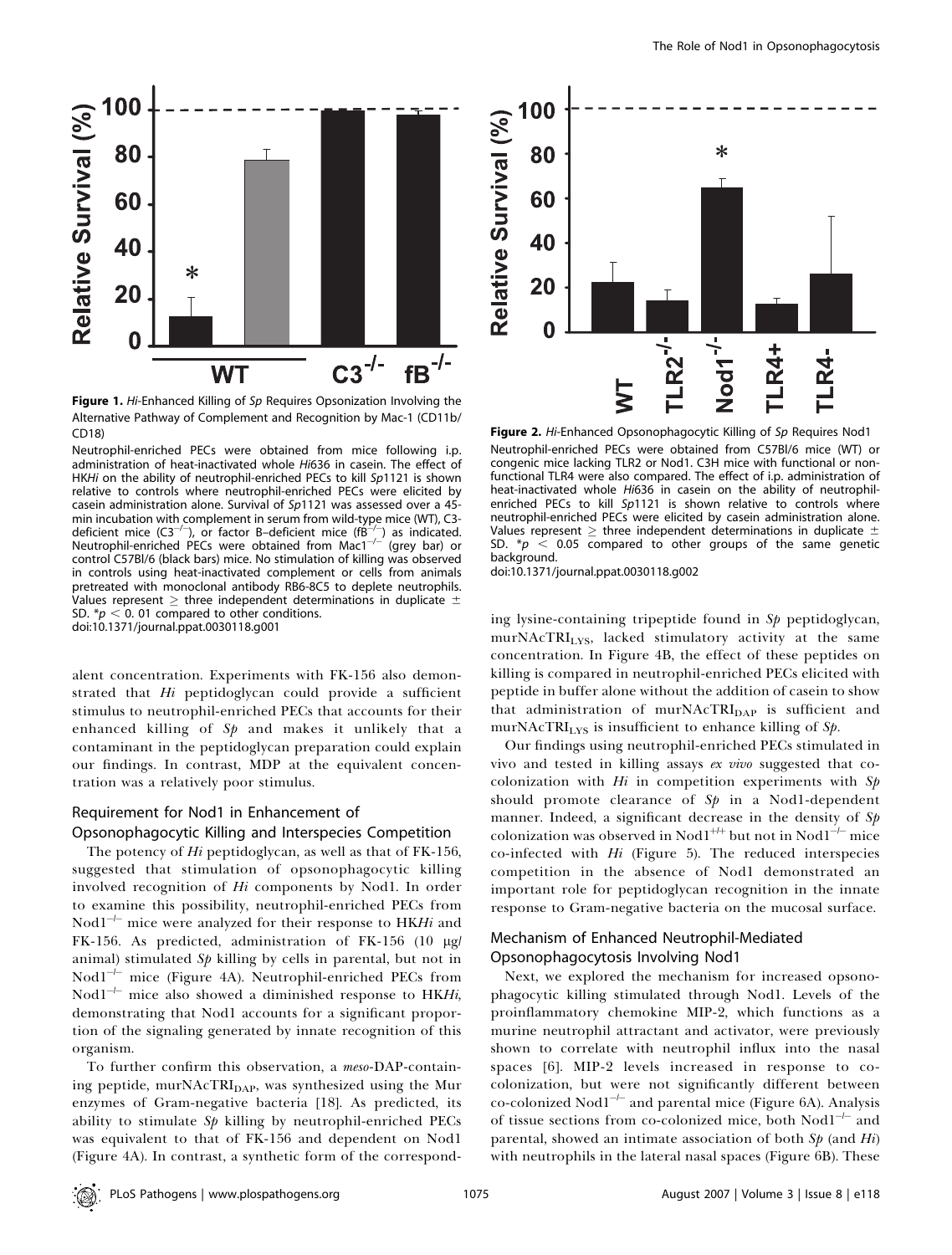

Figure 3. The Ability of Bacterial Components to Stimulate Opsonophagocytic Killing of Sp

Neutrophil-enriched PECs were obtained from C57Bl/6 mice pretreated by i.p. administration of casein containing heat-inactivated whole Hi636 (HKHi,  $n=6$ ), E. coli LPS (50 µg/animal,  $n=3$ ), Hi LPS (50 µg/animal,  $n=4$ ), Sp peptidoglycan (PGN, 10 µg/animal,  $n = 5$ ), Hi peptidoglycan (PGN, 1.0 or 10 µg/animal,  $n = 4$  and 3, respectively), FK-156 (1.0 µg/animal,  $n = 6$ ), or MDP (10 µg/animal,  $n = 3$ ). Survival of Sp1121 is shown relative to controls where neutrophil-enriched PECs were elicited by casein administration alone. Values represent duplicate determinations of the number of independent experiments indicated above for each condition  $\pm$  SD. \*p  $<$  0.01 compared to casein alone control. doi:10.1371/journal.ppat.0030118.g003

results suggested that the recruitment of neutrophils and their migration to mucosal sites with bacteria were not affected by the expression of Nod1 in this model. Additional evidence that Nod1 did not impact neutrophil migration came from comparisons by flow cytometry of PECs elicited by HK*Hi* or FK-156 (Figure 6C). No difference between  $\mathrm{Nod1}^{\mathrm{+-}}$ and parental mice was seen in the proportion of total cells expressing Ly6.G (neutrophils). For both Nod1<sup>-1-</sup> and parental mice, Ly6.G positive cells also expressed the markers CD18/CD11b (activated neutrophils).

We next considered whether Nod1 signaling affected uptake or killing of bacteria. Gentamicin sulfate was added at the end of killing assays to determine the proportion of  $Sp$ surviving within neutrophils as a measure of phagocytic activity and killing. Comparison of neutrophil-enriched PECs elicited by HKHi from  $Nod1^{+\!+}$  or  $Nod1^{-\!}$  mice showed no difference in the proportion of viable intracellular bacteria (Figure 6D). Preincubation of neutrophil-enriched PECs with cytochalasin D, to inhibit actin rearrangements and block phagocytosis, resulted in minimal survival after gentamicin treatment. These findings confirmed the role of phagocytosis in neutrophil-mediated killing and suggested that Nod1 signaling did not affect the uptake of  $S_p$ . Killing of  $S_p$  by neutrophil-enriched PECs elicited by HKH $i$  from Nod $1^{+\!+\!+}$  or  $Nod1^{-f-}$  mice was also not affected by pretreatment with dibenziodolium chloride (DPI), a blocker of the oxidative burst. Together, these observations suggest that Nod1 signaling acts on events following phagocytosis on a non-oxidative pathway for killing Sp.

## **Discussion**

Although numerous studies have defined Nod1-mediated effects of bacteria or their cell wall products in vitro, our

understanding of its contribution to innate immune responses to bacterial infection in vivo remains limited (reviewed in [7,19]). We demonstrate here that the Nod1 signaling pathway can respond to meso-DAP-containing compounds to increase clearance of  $Sp$  from the mucosal surface of the airway. Thus, Nod1 was shown to be important in dictating the outcome of competition between two pathogens that occupy a similar niche in their host [6]. Enhanced killing of  $Sp$  required products from another organism, since cell wall fragments from Sp, like most Grampositive species, do not signal through Nod1. Our findings are relevant to polymicrobial infection and situations in which products from multiple types of organisms are present. This information adds to our previous report, which describes how combinations of microbes and microbial products synergize to enhance inflammatory responses [20]. Mucosal surfaces, in particular, are generally colonized simultaneously with multiple species. The paradigm of one species promoting an innate immune response that affects a competitor may be underappreciated, because most models of infection typically examine responses to individual microbial species.

While our model was useful in revealing a role for Nod1 in vivo, it also demonstrates that bacteria that succeed in such environments must have mechanisms to evade its clearancepromoting effects. The specificity for bacterial cell wall components that act through Nod1 suggests a mechanism whereby many Gram-positive pathogens that lack *meso-DAP* may avoid signaling events that lead to neutrophil-mediated killing. Likewise, the density of colonizing  $Hi$  during coinfection was not affected by Nod1 signaling, in contrast to clearance of  $Sp$  during co-colonization. This suggests that  $Hi$ may be resistant to the response induced by its meso-DAPcontaining peptidoglycan, and also to the enhancement of opsonophagocytic killing by neutrophils seen against Sp. In addition to the synthesis of stem peptides without meso-DAP, there may be multiple mechanisms to evade peptidoglycan recognition and stimulation of immune signaling through Nod1 [21]. For example, it has recently been reported that modification of the **x**-carboxylic acid group of iso-glutamic acid, the residue proximal to meso-DAP, to an amide diminishes signaling through Nod1 and may be a mechanism for immune invasion by some pathogens [22].

Both  $Sp$  and  $Hi$  are considered extracellular pathogens, which are unable to effectively access intracellular pathways [23]. In the case of epithelial cells, pore-forming toxins or delivery via the type IV pilus have been shown to be necessary for peptidoglycan to gain access to the cytoplasm [24,25]. Moreover, Nod1-deficient mice were shown to be more susceptible to infection by *Helicobacter pylori* expressing the cag pathogenity island type IV secretion apparatus than were wild-type mice [25]. Our observation in this report that peptidoglycan fragments alone are sufficient to induce Nod1 dependent effects shows that access to these cytoplasmic pathways may not be similarly limited for professional phagocytes. In killing assays, however, bacteria or peptidoglycan fragments were delivered in vivo and their activity tested ex vivo. Thus, we cannot confirm whether the effect of injected compounds or bacterial products on neutrophil function was direct. Attempts to treat neutrophils in vitro with immunostimulatory fragments that are active when provided in vivo were not sufficient to elicit a direct effect in killing assays. It is unlikely that this is due to a lack of Nod1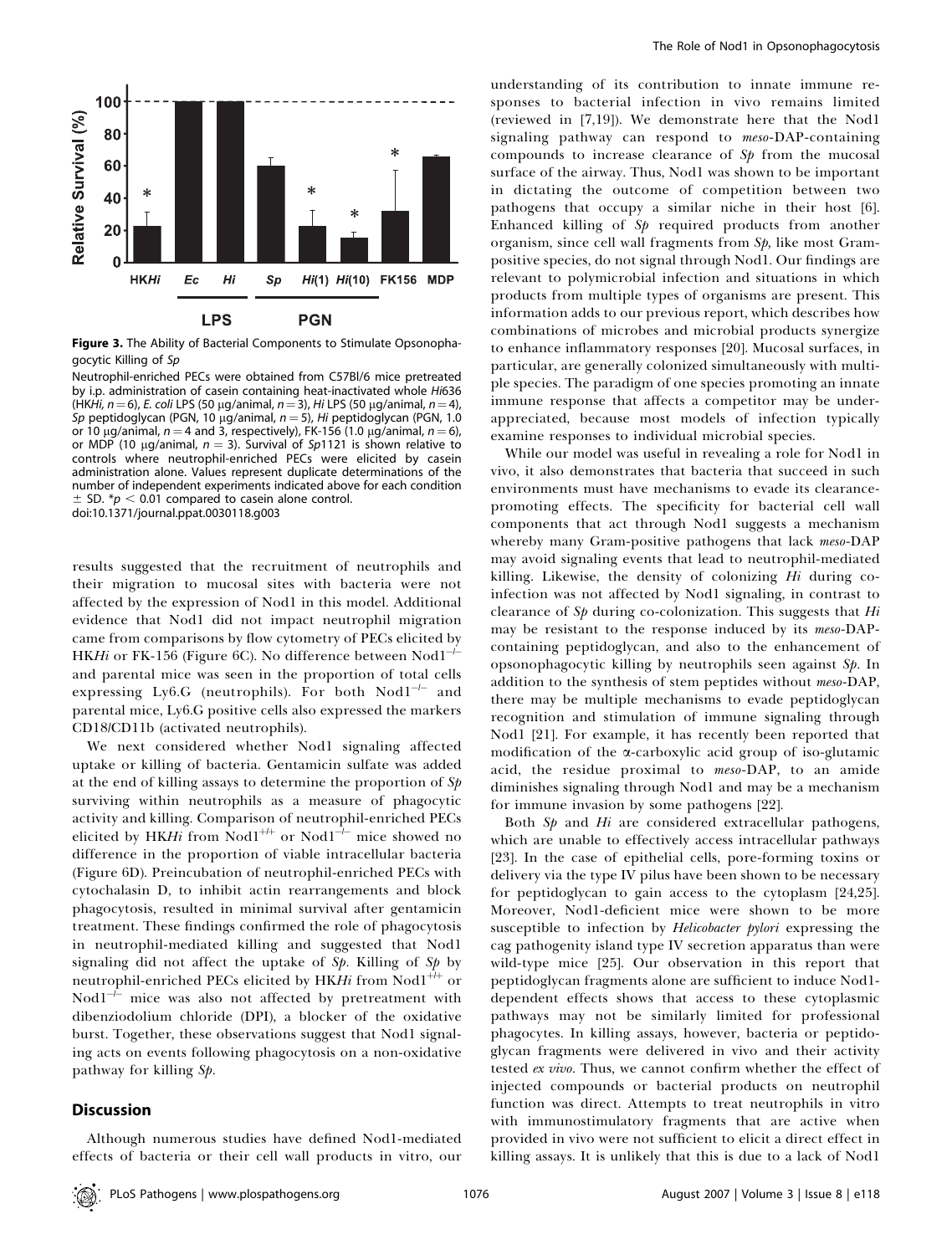

Figure 4. The Ability of Synthetic Peptidoglycan Fragments to Stimulate Opsonophagocytic Killing of Sp

(A) Neutrophil-enriched PECs were obtained from C57BI/6 (black bars) or congenic Nod1<sup>-/-</sup> (grey bars) mice pretreated by i.p. administration of casein containing heat-inactivated whole Hi636 (HKHi), murNAcTRI<sub>DAP</sub> (DAP, 10 µg/animal), or its synthetic analog, FK-156 (10 µg/animal). Survival of Sp1121 is shown relative to controls where neutrophil-enriched PECs were elicited by casein administration alone. Values represent  $\geq$  three independent determinations in duplicate  $\pm$  SD. \*p  $<$  0.01 compared to the same treatment in parental mice.

(B) Neutrophil-enriched PECs were obtained from C57Bl/6 mice pretreated by i.p. administration without casein of heat-inactivated whole Hi636 (HKHi), murNAcTRI<sub>DAP</sub> (DAP, 10 μg/animal), or murNAcTRI<sub>LYS</sub> (LYS, 10 μg/animal).

Values represent  $\geq$  three independent determinations in duplicate  $\pm$  SD. \*p < 0.01 compared to other groups. doi:10.1371/journal.ppat.0030118.g004

expression in these cells, because in contrast to other members of the Nod protein family, Nod1 expression is ubiquitous [7]. It remains possible that Nod1-mediated signaling requires other cell types, such as epithelial cells, and that its effects on neutrophil function are indirect.

A further consideration is that neutrophils have cell wall– degrading enzymes, such as lysozyme, that may generate more biologically active peptidoglycan fragments. This could account for the effects of purified peptidoglycan in our study, which contrasts with prior reports where only synthetic



Figure 5. Effect of Nod1 on Competition between Species during Co-Colonization

The density of  $Sp1121$  (Sp) in upper respiratory tract lavage was determined at 24 h post-intranasal inoculation with Sp alone or together with  $Hi$ 636 ( $Hi$ ) in Nod1<sup>-/-</sup> or parental C57Bl/6 mice (WT). Box-andwhiskers plot indicates high and low values, median and interquartile ranges;  $n \geq 10$  mice from three independent experiments in each group. Co-inoculated species shown in parentheses. The lower limit of detection for bacteria in lavage culture was  $10^2$  CFU/ml (indicated by a dashed line).

doi:10.1371/journal.ppat.0030118.g005

products are active. Thus, both the processing of peptidoglycan and the ability of cell wall fragments to access the cytoplasm may be important factors for signaling events involving neutrophils. In this regard, it has been suggested that  $Sp$  and other Gram-positive pathogens synthesize modified peptidoglycan that is resistant to lysozyme [21,26,27]. Thus, a number of adaptations may contribute to minimizing Nod-mediated signaling by Gram-positive bacteria despite their greater quantity of peptidoglycan per cell.

Our study demonstrates that the resistance of  $Sp$  to killing by neutrophils (Figure 4B) can be overcome by a specific immune signaling pathway. Findings in this study with microbial products and synthetic meso-DAP-containing peptidoglycan fragments add to a prior report that systemic administration of FK-156 enhanced host resistance to various microbial infections [28]. Bacterial killing in our system required opsonization, which for  $Sp$  strain  $Sp1121$  occurred through activation of the alternative pathway of complement, followed by phagocytosis by activated, Mac-1 (CR3, CD11b/CD18)-expressing neutrophils. One of the ligands of Mac-1, or CR3, is iC3b [29]. It remains unclear how Nod1 mediated signaling enhances Mac-1-dependent opsonophagoytic killing of complement-opsonized Sp. It has been suggested that Nod1 transduces signals that can stimulate chemokine production and neutrophil recruitment [30]. We did not observe, however, a Nod1-related effect on the increase in MIP-2 levels or influx of neutrophils into either the peritoneal cavity or the nasal spaces in response to bacteria. Likewise, no effect of Nod1 on the uptake of bacteria or generation of an oxidative burst was detected. Rather, killing of  $S_p$  in our model resulted from stimulation of non-oxidative activity of neutrophils. Reduced killing in the presence of inhibitors of actin polymerization and rearrangement, and the requirement for complement, argue against Nod1-mediated enhancement of previously described mechanisms for extracellular killing of  $S_p$  by neutrophils [31]. We are currently characterizing this oxidative burst–independent anti-pneumococcal effect of neutrophils and the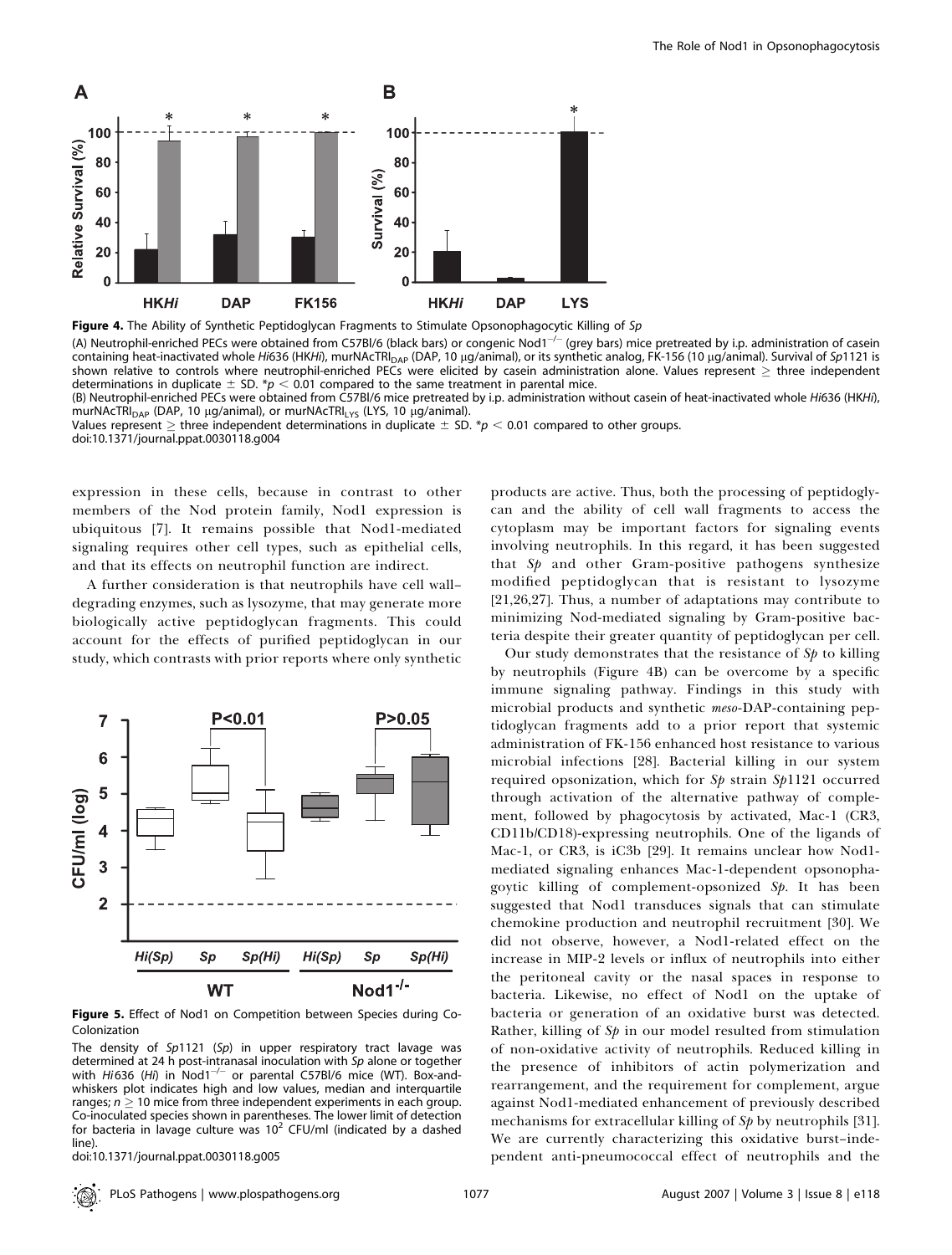



(A) The effect of Nod1 on stimulation of macrophage inhibitory protein (MIP-2) in upper respiratory tract lavage fluid in response to Sp and cocolonization with Hi in Nod1<sup>-/-</sup> or parental C57Bl/6 mice (WT). Box-and-whiskers plot indicates high and low values, median and interquartile ranges; n 13 mice from two independent experiments for each co-infected group. \* $p < 0.02$  compared to PBS control.

(B) Effect of Nod1 on the neutrophil influx in response to bacteria following co-colonization. Immunofluorescence showing co-localization of Hi and Sp with neutrophils in the murine nasal spaces. Parental (i) or Nod1<sup>-/-</sup> (ii) mice were co-colonized with Hi636 and Sp1121, and at 24 h post-inoculation, adjacent 5-µm frozen parasagittal tissue sections through the lateral nasal spaces of the same animal were stained with anti-capsular polysaccharide serum specific to type b Hi (aHib), type 23F Sp (a23F), or aLy6.G antibody to mouse neutrophils. Hematoxylin and eosin-stained parasagittal sections (H&E) show the neutrophil influx into the lumen between adjacent nasal turbinates. DAPI nuclear staining (blue). Magnification 2003.

(C) FACS analysis of the effect of Nod1 of the influx of activated neutrophils. Administration (i.p.) of casein with 10<sup>6</sup> heat-inactivated Hi or FK-156 (1.0 µg/ animal) was compared to casein alone for the effect on PECs expressing Ly6.G and the activation marker CD11b/CD18. Values represent the percent of total PECs expressing both markers and are means of three independent determinations  $\pm$  SD.

(D) Killing of Sp by neutrophil-enriched PECs at a ratio of one bacterium to 25 effector cells obtained from C57Bl/6 (black bars) or congenic Nod1<sup>-/-</sup> (grey bars) mice pretreated by i.p. administration of heat-inactivated whole Hi636 (HKHi). Where indicated, activated neutrophils were treated ex vivo with cytochalasin D, an inhibitor of actin polymerization, or DPI, an inhibitor of NADPH oxidase and the oxidative burst. Survival of intracellular Sp was based on bacterial counts following treatment with gentamicin sulfate. Values represent  $\geq$  three independent determinations in duplicate  $\pm$  SD. doi:10.1371/journal.ppat.0030118.g006

contribution of Nod1 to stimulation of this biological activity.

Findings in this study also show a limited role of other signaling pathways in clearance of  $Sp$  from the mucosal surface of the murine airway. Sp has previously been shown to activate cellular NF-KB-dependent immune responses through Nod2. However, the effect of fragments acting through Nod2, including MDP, purified  $Hi$  or  $Sp$  peptidoglycan, and live or killed  $Hi$  or  $Sp$ , was minor in comparison to those acting through Nod1  $[6,32]$ . Moreover, the Hi-induced increase in Sp killing by neutrophil-enriched PECs was not influenced by the pathogen-associated molecular pattern

receptors, TLR2 or TLR4, in a non-redundant manner. Thus, our study provides an example where the predominant signaling response of the innate immune system to a bacterial challenge appears to be through Nod1.

### Materials and Methods

Bacterial strains and culture conditions.  $Hi$  and  $Sp$  strains were grown as previously described [33]. Strains used in vivo were selected because of their ability to colonize efficiently the murine nasal mucosa and included Hi636 (a type b capsule-expressing, spontaneously streptomycin-resistant mutant of Hi strain Eagan), and Sp1121 (a type 23F capsule-expressing Sp isolate from the human nasopharynx [34]). Genetically modified Hi mutants of strain Eagan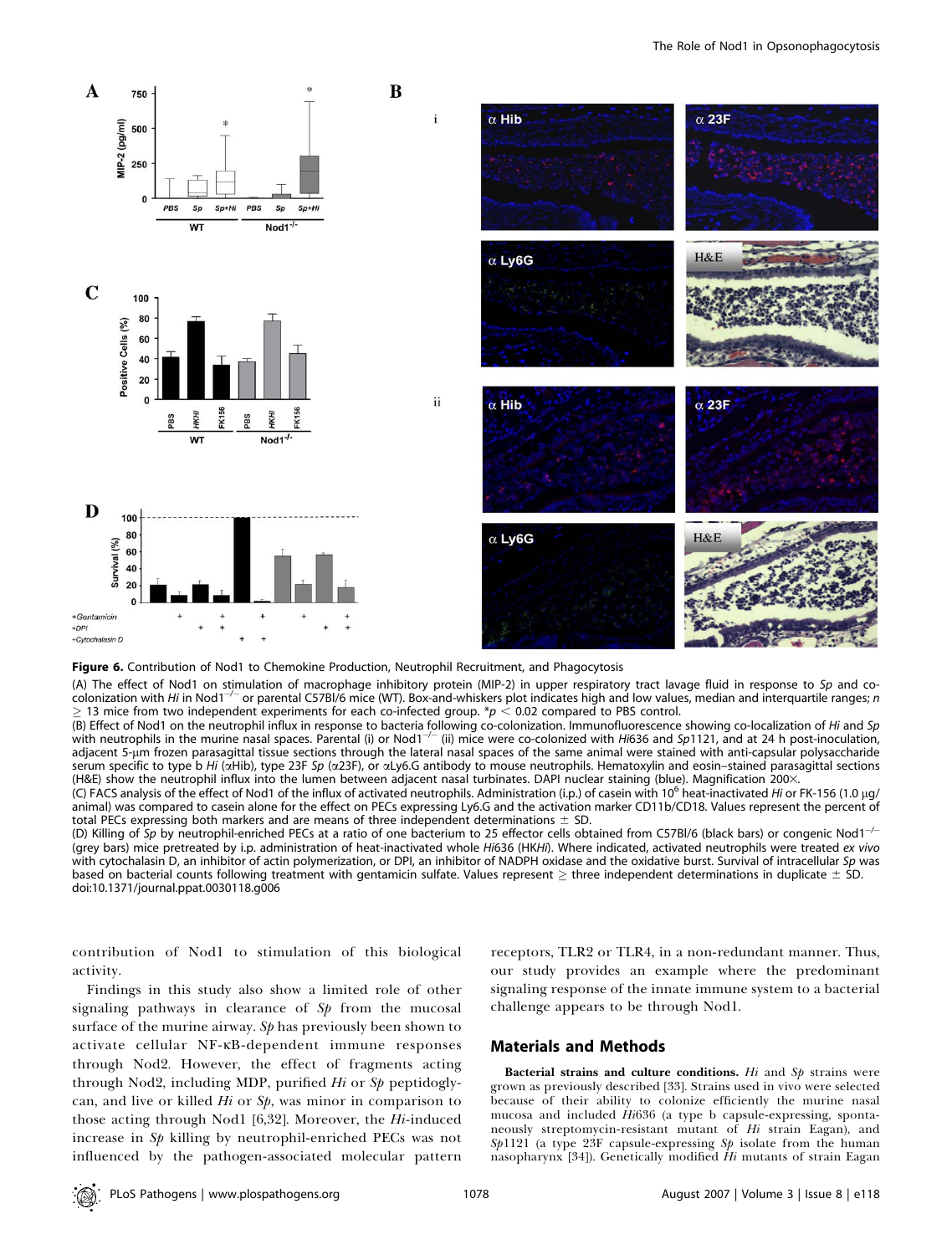that constitutively express or lack phosphorylcholine on its LPS were previously described [17].

Mouse strains. Six-week-old mice used in the study were housed in accordance with Institutional Animal Care and Use Committee protocols. Mouse strains included C57Bl/6J and congenic  $Nod1^{-/-}$ (Millennium Pharmaceuticals, http://www.mlnm.com/), B6.129S4-It-<br>gam<sup>tm1Myd</sup>/J (Jackson Laboratories, http://www.jax.org/), and TLR2<sup>-/-</sup> (provided by H. Shen, University of Pennsylvania). Mac-1 (CD11b/ CD18)-deficient mice (Jackson Laboratories) have a targeted mutation in the gene for integrin alpha M or CR3 [35]. Neutrophils from these animals are deficient in phagocytosing complement-opsonized particles and in several Fc-mediated functions. The genotype of  $N$ od $1^{-}$  (CARD4-deficient) mice was confirmed by PCR using primers CARD4-F2 (5'-CTTAGGCATGACTCCCTCCTGTCG-3'), CARD4-R1 (5'-GATCTTCAGCAGTTTAATGTGGGAGTGAC-3'), and CARD4-RB (5'-CCATTCAAGCTGCGCAACTGTTG-3'). Sequences and PCR protocols were supplied by Charles River Laboratories Genetic Testing Services (http://www.criver.com/), where the colony was derived. TLR2-/- mice have a targeted disruption of the gene encoding the C-terminus of the extracellular domain of TLR2 and display an increased susceptibility to bacterial infections [36]. Serum was also obtained from factor B–deficient and C3-deficient mice (provided by J. Lambris, University of Pennsylvania) [37,38]. TLR4 sufficient and -deficient mice were obtained from Jackson Laboratories. C3H/HeJ (TLR4-deficient) mice have a spontaneous mutation that occurred in wild-type C3H/HeOuJ (TLR4-sufficient) mice at an LPS response locus (mutation in TLR4 gene), making C3H/HeJ mice resistant to endotoxin [39].

Mouse model of nasal colonization. Mice were used in a previously described model of nasal colonization with  $Sp$  and  $Hi$  [34]. Briefly, groups of at least ten mice per condition were inoculated intranasally with 10 µl containing  $1 \times 10^7$  CFU of PBS-washed, mid-log phase Hi,  $S_p$ , or both applied separately to each naris. Then,  $24$  h postinoculation, the animal was sacrificed, the trachea cannulated, and 200 ll of PBS instilled. Lavage fluid was collected from the nares for determination of viable counts of bacteria in serial dilutions plated on selective medium containing antibiotics to inhibit the growth of contaminants (100  $\mu$ g/ml streptomycin to select for Hi636, and 20  $\mu$ g/ ml neomycin to select for Sp1121).

Isolation and characterization of murine neutrophils. Neutrophilenriched PECs were isolated as previously described [40]. Briefly, phagocytes were obtained by lavage of the peritoneal cavity (8 ml/ animal with PBS containing 20 mM EDTA) of mice treated 24 h and again 2 h prior to cell harvest by i.p. administration of 10% casein in PBS (1 ml/dose). Administration of casein provided for a higher and more consistent yield of cells. Cells collected from the peritoneal cavity lavage (PECs) were enriched for neutrophils or monocytic cells using separation by a Ficoll density gradient centrifugation according to the manufacturer's protocol (MP Biomedicals, http://www. mpbio.com/). Neutrophil or monocytic cell-enriched fractions were collected and washed with 5 ml of Hank's buffer without  $Ca^{++}$  or  $Mg^{++}$  (GIBCO, http://www.invitrogen.com/) plus 0.1% gelatin. An (GIBCO, http://www.invitrogen.com/) plus 0.1% gelatin. An aliquot of these cells was characterized using FACS for staining of granulocytes with anti-mouse Gr-1 mAb to Ly6.G (BD Biosciences, http://www.bdbiosciences.com/) and showed >90% positively stained cells following enrichment. Additional characterization involved staining for CD11b/CD18 (BD Biosciences). Where indicated, heatinactivated Hi (Hi636), bacterial components, FK-156 (an analog of meso-DAP provided by Astellas Pharmaceuticals, http://www.us. astellas.com/), or synthetic peptidoglycan fragments were co-administered intraperitoneally with or without the casein solution as indicated. PBS-washed, mid-log phase bacteria  $(10^7 \text{ cells/animal})$  were heat-inactivated by treatment at 65 °C for 30 min and shown to be non-viable.

Phagocytic killing assays. Neutrophil-enriched PECs were counted by trypan blue staining and adjusted to a density of  $7 \times 10^6$  cells/ml. Killing during a 45-min incubation at 37 °C with rotation was assessed by combining  $10^2$  PBS-washed, mid-log phase bacteria (in 10  $\mu$ l) with complement source (in 20  $\mu$ l),  $10^5$  mouse phagocytes (in 40  $\mu$ l), and Hank's buffer with Ca<sup>++</sup> and Mg<sup>++</sup> (GIBCO) plus 0.1% gelatin (130 µl). Earlier time points and fewer effector to target cells were shown in pilot experiments to result in less killing. The complement source consisted of fresh mouse serum from C57Bl/6 mice unless indicated otherwise. After stopping the reaction by incubation at  $4^{\circ}$ C, viable counts were determined in serial dilutions. Percent killing was determined relative to the same experimental condition without i.p. administration of bacterial products or FK-156 (casein alone). For groups without co-administered casein, the percent killing was calculated by comparison to controls with inactivated complement (56  $^{\circ}$ C for 30 min) where there was no loss

of bacterial viability. Additional controls consisting of heatinactivated Hi636 administered without casein gave similar levels of killing, confirming that killing was stimulated by bacterial products rather than by casein.

Where indicated, neutrophils were preincubated with  $10 \mu M$  DPI, an NADPH-ubiquinone oxidoreductase inhibitor, for 15 min at 37  $^{\circ}$ C. The respiratory burst of activated neutrophils and its inhibition by DPI was assessed by cytochrome C oxidation with activation by treatment with 25 nM phorbol 12-myristate 13-acetate (PMA; Sigma, http://www.sigmaaldrich.com/) as a control. To inhibit phagocytosis, neutrophils were pretreated with cytochalasin  $D$  (20  $\mu$ M, Sigma) for 15 min at 37 °C. Intracellular pneumococci were quantified using viable counts following the addition of gentamicin sulfate (final concentration 300  $\mu$ g/ml). After a 20-min incubation at 37 °C, the antibiotic was removed by serial washing prior to plating for viable counts.

Isolation of peptidoglycan and other bacterial components. Hi LPS was purified by hot-phenol extraction from strain Eagan as previously described [41]. E. coli LPS and Staphylcoccus aureus peptidoglycan were purchased from Sigma.

Preparation of peptidoglycan from  $Hi$  was modified from a previously described protocol [42]. Briefly, strain Hi636 was grown overnight in sBHI, pelleted at  $6,000g$  at  $4 °C$ , and washed with Trisbuffered saline (TBS). The pellet was resuspended in 5 ml of cold  $dH_2O$ , and cells were lysed in boiling SDS (5%) for 30 min. Lysates were collected at 150,000g, resuspended in  $dH_2O$ , and washed once with TBS. Glycogen and nucleic acids were removed by treatment with  $\alpha$ -amylase (Fluka 10070, from Bacillus subtilis) and DNAse/RNAse A (Sigma) for 2 h at 37 °C, followed by overnight incubation at 37 °C with agitation and 100 µg/ml of trypsin (Worthington Biochemical, http://www.worthington-biochem.com/) in the presence of 10 mM CaCl2. To stop the reaction, 10 mM EGTA was added and the peptidoglycan preparation was boiled in 5% SDS for 30 min. After extensive washing, Hi peptidoglycan was lyophilized and resuspended at 5 mg/ml in endotoxin-free water.

For preparation of peptidoglycan from Sp, bacteria were grown in tryptic soy medium and treated as above, except cells were also treated in 0.5% Na-layrilsarcosin prior to boiling in SDS (5%) [43]. Sp peptidoglycan was additionally treated with hydrofluoric acid (49% for 48 h at  $4^{\circ}$ C with agitation) to remove teichoic acid as described [44]. The pellet was washed extensively with  $dH_2O$ , twice with acetone, and lyophilized.

Preparation of peptidoglycan fragments. N-acetlymuramyl-L-alanyl-y-D-glutamyl-meso-2,6-diaminopimelic acid (murNAcTRI<sub>DAP</sub>), Nacetlymuramyl-L-alanyl-y-D-glutamic acid (murNAcDI), and N-acetlymuramyl-L-alanyl-y-D-glutamyl-L-lysine (murNAcTRILYS) were prepared as described previously [18,45,46]. Briefly, recombinant  $P$ seudomonas aeruginosa  $(Pa)$  MurA, MurB, MurC, and MurD were used to synthesise uridine  $5'$ diphosphoryl-N-acetlymuramyl-L-alanyl- $\gamma$ -Dglutamic acid (UDP-murNAcDI); additionally, Pa MurE was used to synthesise uridine 5'diphosphoryl-N-acetlymuramyl-L-alanyl- $\gamma$ -Dglutamyl-meso-2,6-diaminopimelic acid (UDP-murNAcTRI $_{\text{DAP}}$ ), and  $\widetilde{\mathcal{S}}\phi$  MurE was used to synthesise uridine 5'diphosphoryl-N-acetlymuramyl-L-alanyl- $\gamma$ -D-glutamyl-L-lysine (UDP-murNAcTRI<sub>LYS</sub>). Electrospray ionization mass spectrometry (negative ion) was used to confirm the molecular weight of synthesized compounds. Purity was assessed by analytical anion exchange chromatography using a GE Healthcare Mono Q HR5/5 column (http://www.gelifesciences.com/) and by continuous spectrophotometric enzyme assay with MurE for UDP-murNAcDI, and MurF for UDP-murNAcTRI $_{\text{DAP}}$  and UDPmurNAcTRILYS. N-acetlymuramyl-peptides were produced by mild acid hydrolysis (0.1 M HCl, 100  $\textdegree$ C, 1 h) of the corresponding uridine 5'diphosphoryl-N-acetlymuramyl-peptides. Complete hydrolysis was confirmed by continuous spectrophotometric enzyme assay with MurE for murNAcDI (MDP), and MurF for murNAcTRI $_{\text{DAP}}$  and murNAcTRILYS. Peptides were analysed by electrospray ionisation mass spectrometry (positive ion). The concentration of other hydrolysis products (UDP, UMP, and Pi) was established by continuous spectrophotometric enzyme assay. Corresponding concentrations of UDP, UMP, and  $P_i$  were added to the casein-only control.

Histology and immunofluorescence. At 24 h post-inoculation, the animal was sacrificed and decapitated, and the head was fixed for 48 h in  $4\%$  paraformaldehyde in PBS. The head was then decalcified by serial incubations in 0.12 M EDTA (pH 7.0) at 4  $^{\circ}\textrm{C}$  over 1 mo before freezing in Tissue-Tek O.C.T. embedding medium (Miles, Elkhart, Indiana, United States) in a Tissue-Tek Cryomold. Then, 5-µm-thick sections were cut, air dried, and stored at -80 °C. Frozen-imbedded tissue sections were stained with hematoxylin and eosin (H&E) following a 10-min fixation step in 10% neutral buffered formalin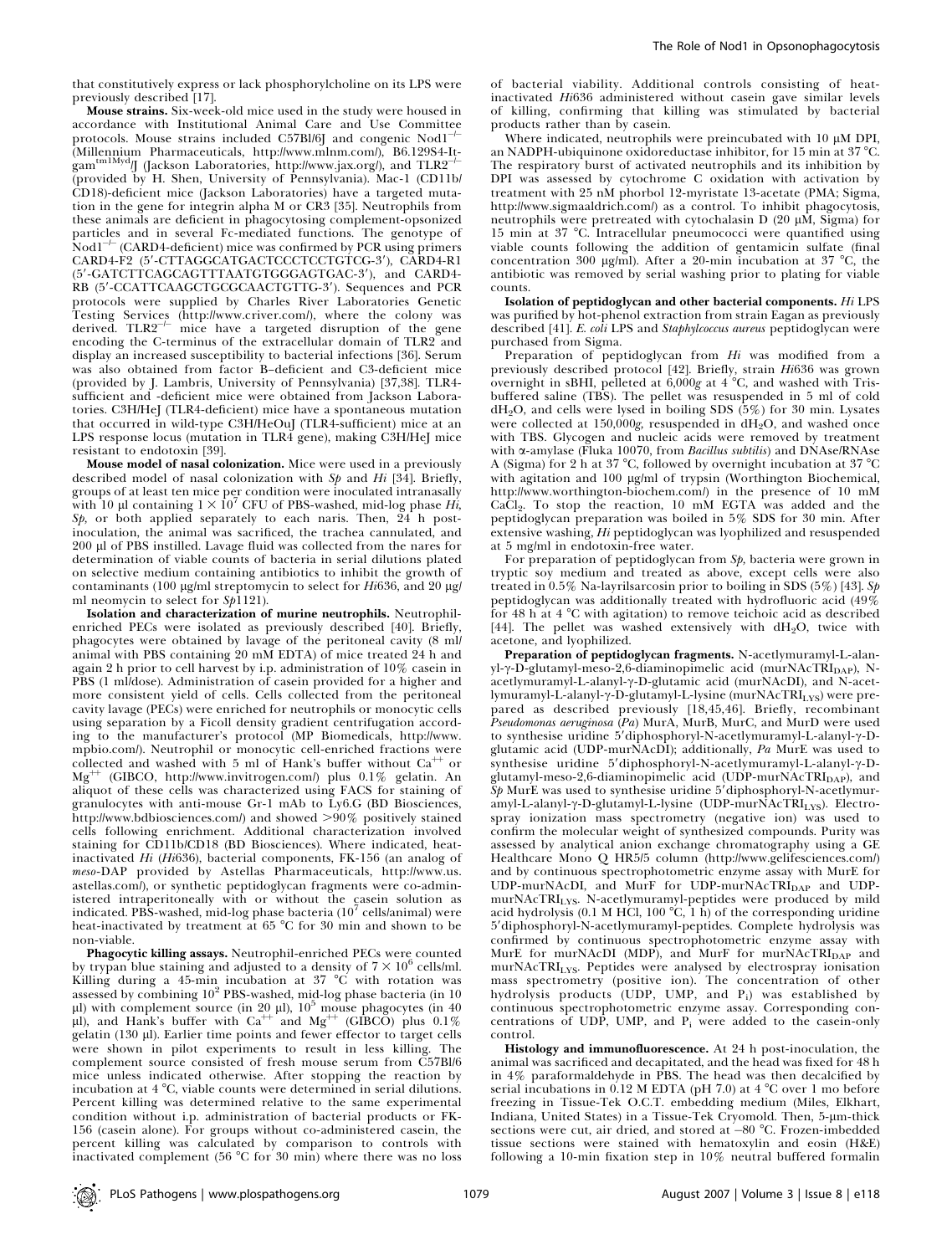(NBF). Sections were then dehydrated in alcohol, cleared in xylene, and mounted in cytoseal (Richard-Allan Scientific, http://www. rallansci.com/). Immunofluorescent staining on frozen tissue was performed and visualized as previously described [47]. Neutrophillike cells were stained using rat anti-mouse Ly6G mAb (BD Biosciences) followed by anti-rat Ig secondary antibody [6]. To detect  $Sp1121$ , sections were incubated with antisera to  $Sp$  type  $23F$  (Statens Serum Institut, http://www.ssi.dk/) followed by anti-rabbit Ig secondary antibody. To detect Hi636, sections were incubated with antisera to Hi type b (DIFCO Laboratories, http://www.bd.com/ds/) followed by anti-rabbit Ig secondary antibody.

Measurement of MIP-2 concentration. Upper respiratory tract lavage fluid was assayed for the concentration of macrophage inhibitory protein (MIP-2) by ELISA in duplicate according to the manufacturer's instructions (Pharmingen, http://www.bdbiosciences. com/).

Statistical analysis. Statistical comparisons of colonization among groups were made by the Kruskal–Wallis test with Dunn's post-test (GraphPad Prism 4; GraphPad Software, http://www.graphpad.com/). In vitro killing assays were compared by ANOVA with Tukey posttests as appropriate.

#### References

- 1. Kadioglu A, Gingles N, Grattan K, Kerr A, Mitchell T, et al. (2000) Host cellular immune response to pneumococcal lung infection in mice. Infect Immun 68: 492–501.
- 2. Perry F, Elson C, Greenham L, Catterall J (1993) Interference with the oxidative response of neutrophils by Streptococcus pneumoniae. Thorax 48: 364–369.
- 3. World Health Organization (1999) Pneumococcal vaccines. WHO position paper. Wkly Epidemiol Rec 74: 177–183.
- 4. Marks M, Burns T, Abadi M, Seyoum B, Thornton J, et al. (2007) The influence of neutropenia on the course of serotype 8 pneumococcal pneumonia in mice. Infect Immun 75: 1586–1597.
- 5. van Rossum A, Lysenko E, Weiser J (2005) Host and bacterial factors contributing to the clearance of colonization by Streptococcus pneumoniae in a murine model. Infect Immun 73: 7718–7726.
- 6. Lysenko E, Ratner A, Nelson A, Weiser J (2005) The role of innate immune responses in the outcome of interspecies competition for colonization of mucosal surfaces. PLoS Pathog 1: e1. doi:10.1371/journal.ppat.0010001
- Inohara N, Chamaillard M, McDonald C, Nunez G (2005) NOD-LRR proteins: Role in host-microbial interactions and inflammatory disease. Annu Rev Biochem 74: 355–383.
- 8. Burroughs M, Rozdzinski E, Geelen S, Tuomanen E (1993) A structureactivity relationship for induction of meningeal inflammation by muramyl peptides. J Clin Invest 92: 297–302.
- 9. Girardin S, Boneca I, Carneiro L, Antignac A, Jehanno M, et al. (2003) Nod1 detects a unique muropeptide from gram-negative bacterial peptidoglycan. Science 300: 1584–1587.
- 10. Chamaillard M, Hashimoto M, Horie Y, Masumoto J, Qiu S, et al. (2003) An essential role for NOD1 in host recognition of bacterial peptidoglycan containing diaminopimelic acid. Nat Immunol 4: 702–707.
- 11. Garcia-Bustos J, Chait B, Tomasz A (1987) Structure of the peptide network of pneumococcal peptidoglycan. J Biol Chem 262: 15400–15405.
- 12. Girardin S, Boneca I, Viala J, Chamaillard M, Labigne A, et al. (2003) Nod2 is a general sensor of peptidoglycan through muramyl dipeptide (MDP) detection. J Biol Chem 278: 8869–8872.
- 13. Hestdal K, Ruscetti F, Ihle J, Jacobsen S, Dubois C, et al. (1991) Characterization and regulation of RB6-8C5 antigen expression on murine bone marrow cells. J Immunol 147: 22-28.
- 14. Shuto T, Xu H, Wang B, Han J, Kai H, et al. (2001) Activation of NK-kappa B by nontypeable Haemophilus influenzae is mediated by toll-like receptor 2- TAK1-dependent NIK-IKK alpha/beta-I kappa B alpha and MKK3/6-p38 MAP kinase signaling pathways in epithelial cells. Proc Natl Acad Sci U S A 98: 8774–8779.
- 15. Wang X, Moser C, Louboutin J, Lysenko E, Weiner D, et al. (2002) Toll-like receptor 4 mediates innate immune responses to Haemophilus influenzae infection in mouse lung. J Immunol 168: 810–815.
- 16. Swords W, Ketterer M, Shao J, Campbell C, Weiser J, Apicella M (2001) Binding of the non-typeable Haemophilus influenzae lipooligosaccharide to the PAF receptor initiates host cell signalling. Cell Microbiol 3: 525–536.
- 17. Lysenko E, Richards J, Cox A, Stewart A, Martin A, et al. (2000) The position of phosphorylcholine on the lipopolysaccharide of Haemophilus influenzae affects binding and sensitivity to C-reactive protein mediated killing. Mol Microbiol 35: 234–245.
- 18. El Zoeiby A, Sanschagrin F, Havugimana P, Garnier A, Levesque R (2001) In vitro reconstruction of the biosynthetic pathway of peptidoglycan cytoplasmic precursor in Pseudomonas aeruginosa. FEMS Microbiol Lett 201: 229–235.
- 19. Fritz J, Ferrero R, Philpott D, Girardin S (2006) Nod-like proteins in immunity, inflammation and disease. Nat Immunol 7: 1250–1257.

#### Supporting Information

#### Accession Number

The GenBank (http://www.ncbi.nlm.nih.gov/Genbank/index.html) accession number for murine Nod1 is NM\_172729.

#### Acknowledgments

Author contributions. ESL, AJR, and JNW conceived and designed the experiments. ESL, TBC, and MS performed the experiments. ESL and JNW analyzed the data. TBC, DIR, and CGD contributed reagents/materials/analysis tools. JNW wrote the paper.

Funding. This work was supported by grants from the US Public Health Service to JNW (AI44231, AI05467, and AI38446) and AJR (AI065450) and The Morphology Core of the Center for the Molecular Studies of Liver and Digestive Disease (P30 DK50306). AJR was also supported by a Pediatric Infectious Disease Society–St. Jude Fellowship. TBC was supported by a studentship from The Biotechnology and Biological Sciences Research Council.

Competing interests. The authors have declared that no competing interests exist.

- 20. Ratner A, Lysenko E, Paul M, Weiser J (2005) Synergistic proinflammatory responses induced by polymicrobial colonization of epithelial surfaces. Proc Natl Acad Sci U S A 102: 3429–3434.
- 21. Boneca I, Dussurget O, Cabanes D, Nahori M, Sousa S, et al. (2007) A critical role for peptidoglycan N-deacetylation in Listeria evasion from the host innate immune system. Proc Natl Acad Sci U S A 104: 997–1002.
- 22. Wolfert MA, Roychowdhury A, Boons GJ (2007) Modification of the structure of peptidoglycan is a strategy to avoid detection by nucleotidebinding oligomerization domain protein 1. Infect Immun 75: 706–713.
- 23. Weiser J, Nahm M (2007) Immunity to extracellular bacteria. In: Paul WE, editor. Fundamental immunology. Baltimore: Lippincott, Williams and Wilkins. In press.
- 24. Ratner A, Aguilar J, Shchepetov M, Lysenko E, Weiser J (2007) Nod1 mediates cytoplasmic sensing of combinations of extracellular bacteria. Cell Microbiol 9: 1343–1351.
- 25. Viala J, Chaput C, Boneca I, Cardona A, Girardin S, et al. (2004) Nod1 responds to peptidoglycan delivered by the Helicobacter pylori cag pathogenicity island. Nat Immunol 5: 1166–1174.
- 26. Vollmer W, Tomasz A (2002) Peptidoglycan N-acetylglucosamine deacetylase, a putative virulence factor in Streptococcus pneumoniae. Infect Immun 70: 7176–7178.
- 27. Crisostomo M, Vollmer W, Kharat A, Inhulsen S, Gehre F, et al. (2006) Attenuation of penicillin resistance in a peptidoglycan O-acetyl transferase mutant of Streptococcus pneumoniae. Mol Microbiol 61: 1497-1509.
- 28. Mine Y, Watanabe Y, Tawara S, Yokota Y, Nishida M, et al. (1983) Immunoactive peptides, FK-156 and FK-565. III. Enhancement of host defense mechanisms against infection. J Antibiot 36: 1059–1066.
- 29. Todd RF (1996) The continuing saga of complement receptor type 3 (CR3). J Clin Invest 98: 1–2.
- 30. Masumoto J, Yang K, Varambally S, Hasegawa M, Tomlins S, et al. (2006) Nod1 acts as an intracellular receptor to stimulate chemokine production and neutrophil recruitment in vivo. J Exp Med 203: 203–213.
- 31. Beiter K, Wartha F, Albiger B, Normark S, Zychlinsky A, et al. (2006) An endonuclease allows Streptococcus pneumoniae to escape from neutrophil extracellular traps. Curr Biol 16: 401–407.
- 32. Opitz B, Puschel A, Schmeck B, Hocke A, Rosseau S, et al. (2004) Nucleotide-binding oligomerization domain proteins are innate immune receptors for internalized Streptococcus pneumoniae. J Biol Chem 279: 36426– 36432.
- 33. Gould J, Weiser J (2002) The inhibitory effect of C-reactive protein on bacterial phosphorylcholine-platelet activating factor receptor mediated adherence is blocked by surfactant. J Infect Dis 186: 361–371.
- 34. McCool T, Cate T, Moy G, Weiser J (2002) The immune response to pneumococcal proteins during experimental human carriage. J Exp Med 195: 359–365.
- 35. Coxon A, Rieu P, Barkalow F, Askari S, Sharpe A, et al. (1996) A novel role for the beta 2 integrin CD11b/CD18 in neutrophil apoptosis: A homeostatic mechanism in inflammation. Immunity 5: 653–666.
- 36. Wooten RM, Ma Y, Yoder RA, Brown JP, Weis JH, et al. (2002) Toll-like receptor 2 is required for innate, but not acquired, host defense to Borrelia burgdorferi. J Immunol 168: 348–355.
- 37. Lubinski JM, Wang L, Soulika AM, Burger R, Wetsel RA, et al. (1998) Herpes simplex virus type 1 glycoprotein gC mediates immune evasion in vivo. J Virol 72: 8257–8263.
- 38. Matsumoto M, Fukuda W, Circolo A, Goellner J, Strauss-Schoenberger J, et al. (1997) Abrogation of the alternative complement pathway by targeted deletion of murine factor B. Proc Natl Acad Sci U S A 94: 8720–8725.
- 39. Poltorak A, He X, Smirnova I, Liu M, Van Huffel C, et al. (1998) Defective